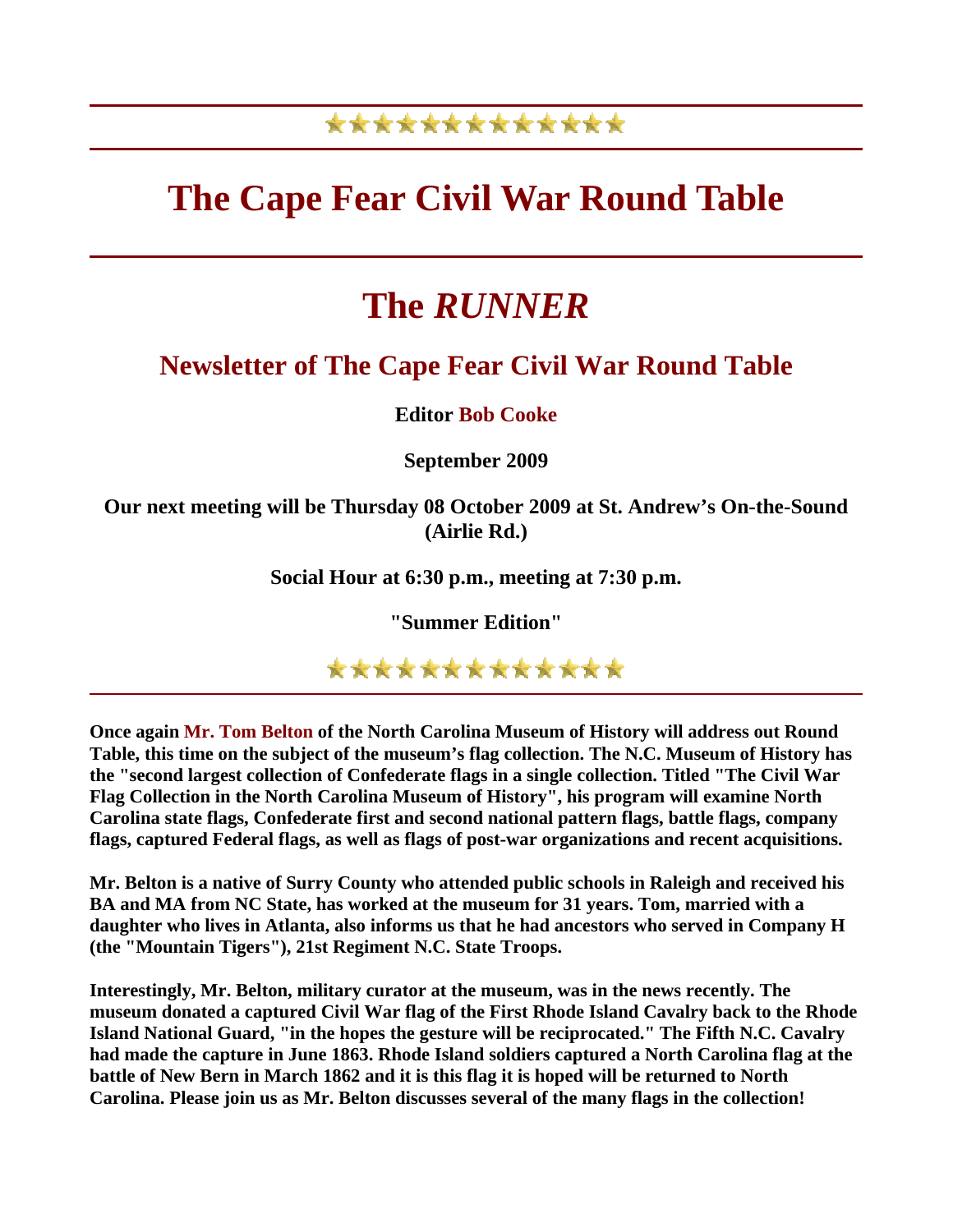#### **Raffle Winners:**

*Oldest Living CSA Widow***- Tim Barton;** *John Brown* **- Ed Hickmon** *Robert E. Lee***- John Bolger;**  *Civil War Curiosities***- Tom O'Donnell** *Gettysburg***- Mary Royal;** *Confederate States Navy***- Gary Henderson**

**And the winner of our grand prize,** *Louis Froelich: Arms Maker to the Confederacy***- Dick Covell.**

**Thanks to those who donated the raffle items and also to Becky Sawyer .and Ed Hickmon. who generously gave up their prizes!** 

**Member Jack Travis has informed us that on (Saturday) 24 October, at the gravestone of Major James Reilly in Oakdale Cemetery (Section H, 10E) there will be a ceremony at the placement of a military marker to honor Major Reilly's memory. The dedication will take place at 10 A.M...** 

**Reilly, it will be recalled, was an Ordnance Sergeant in the "Old Army" at the outbreak of war and it was he who surrendered the keys to Fort Caswell (after obtaining a receipt for the ordnance in the fort!) and who later joined the CSA and rose to the rank of Major. When Colonel Lamb was wounded at the Second Battle of Fort Fisher, Reilly assumed command "and covered himself with glory at the fall." Descendents, the UDC, SCV and Military Order of the Stars and Bars will be on hand, as well as Confederate reenactors from the 20th N.C. State Troops. Jack has told us that a "full Confederate military salute will be given by the reenactors, Adams Battery and the Fort Fisher cannon cockers. Member John Golden will provide the music.** 

### **Blockade Running- An Island Perspective.,**

**At our last meeting. Mr. Jeff Bockert spoke to us about an interesting aspect of blockade running- the Caribbean islands where the transshipments occurred. How those blockade** 



**running goods actually got to Wilmington was discussed. Covering Nassau in the Bahamas and St. George (Bermuda), Mr. Bockert stated that virtually all the goods that came to Wilmington came from the islands.** 

**Nassau, which was really a "backwater" of the British Empire, was garrisoned by nearly 1,000 British troops. The islands were financially destitute with "wrecking" a major business. Many of the colonist were** 

**former Southerners who fled the U.S. after the American Revolution and were thus, very pro-Confederate.** 

**Ships coming from England were quick to learn that by stopping first at New York, they could obtain the required customs clearance and then continue on unmolested to the islands. When the Union government found out what was happening, they then required a large bond to ensure the vessel would not divert their cargo to a Southern port.** 

**Early in the war, ship's captains carried out the trade arrangements, by 1862, agents were sent abroad to supervise (and safeguard) government cargoes. Throughout the war, ship's captains (and many times the crew) were allowed their own space on board, giving them a larger stake in the business, in addition to their pay.**